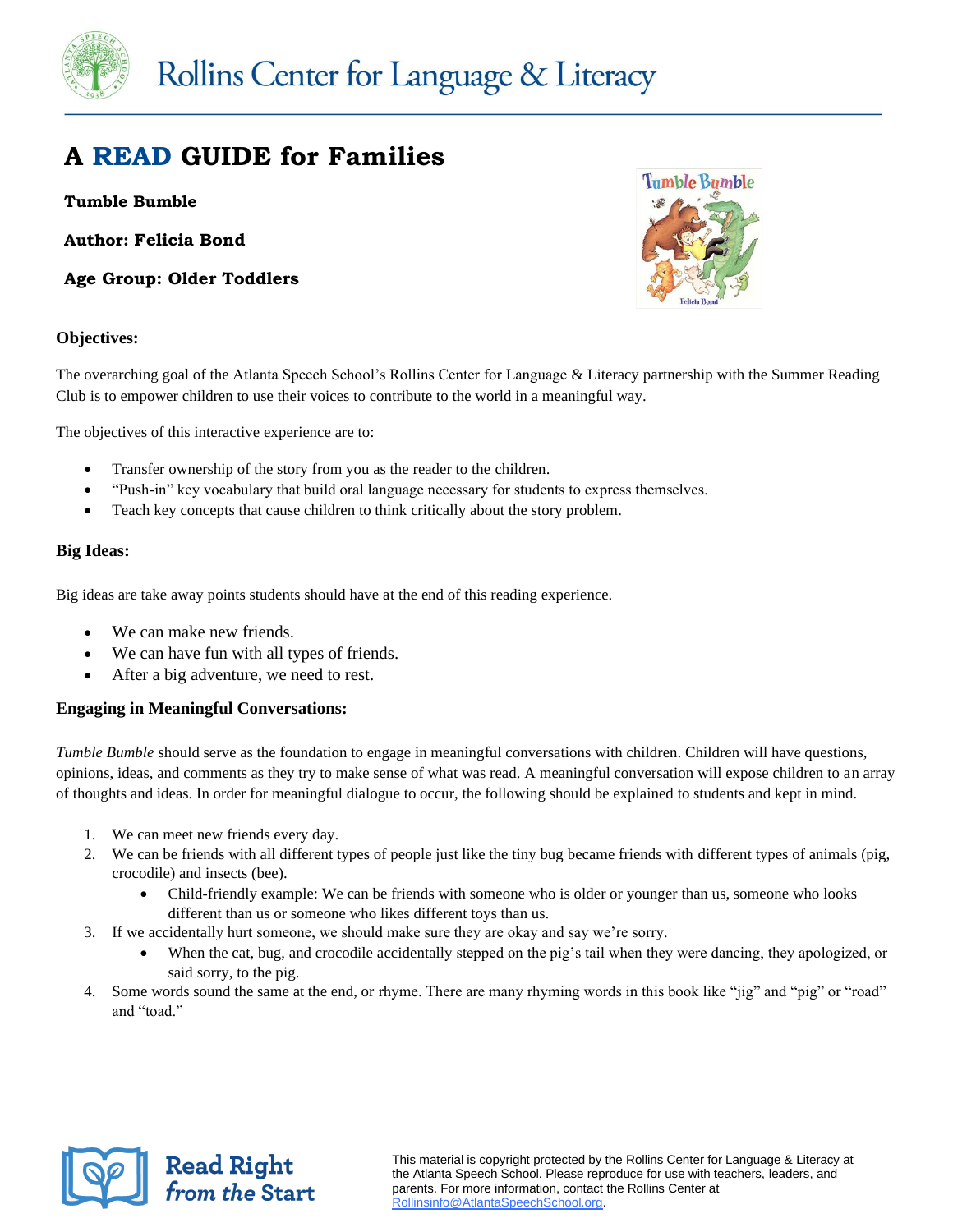# **R Repeat The Book**

Repeat the book 3 to 5 times over the course of several days. When we repeat books, we give children the opportunity to hear vocabulary words several times. When reading with your children, talk about the story problem, the important events, and the characters' thoughts and feelings.

To introduce this book for the first time, read the title along with the author's name, and say, "This book is about a tiny bug who goes for a walk and meets many new friends. The friends have so much fun together that they end up needing to take a rest. Let's read and find out more about this bug's adventure." As you read, explain any words and phrases your child may not understand like **"fell in step," glee, introduced, gig, "to no avail"** (didn't really help), **strolled, and startled.** Act out words like **bumped, grinned, squealed, yawning, and stretched.** Point to illustrations as you say words to help support vocabulary, such as **tiny bug, grinned, bell, and each animal or insect.**

You can talk about tiny bug's big adventure, who she meets on her walk, and why the bug and her friends might be so tired. Also, talk about how the little boy might feel to find all of those animals in his bed. After reading the book a few times, children should be able to help you recall the main events. As you go through the book, instead of reading all the words, encourage your child to tell you what is happening on each page and how the characters feel about what is happening. After repeated readings, they become the storyteller!

# **E** Engage and Enjoy

Have fun! Use gestures, actions, and sounds to keep children engaged in the story. Enjoy acting out parts of the story and invite children to make motions and sounds with you.



# **A Ask Questions**

Talking about the book is the most important thing! Ask a different "Why" or "How" question at the end of each reading. "Why" and "How" questions encourage critical thinking and encourage children to talk, solve problems, and explore concepts. Examples: Why were the insect and animal friends so tired? How did the tiny bug make so many friends? How do you think the little boy felt when he found all the insect and animal friends in his bed?

# **Do More With The Book**

Continue the fun of the story by choosing some activities to complete with your child.

# **Key Vocabulary:**

- **Adventure:** a really fun time
- **Stroll**: walk slowly
- **Grinned**: smiled
- **Introduce:** to help two people meet each other

**Read Right** from the Start

This material is copyright protected by the Rollins Center for Language & Literacy at the Atlanta Speech School. Please reproduce for use with teachers, leaders, and parents. For more information, contact the Rollins Center at [Rollinsinfo@AtlantaSpeechSchool.org.](mailto:Rollinsinfo@AtlantaSpeechSchool.org)